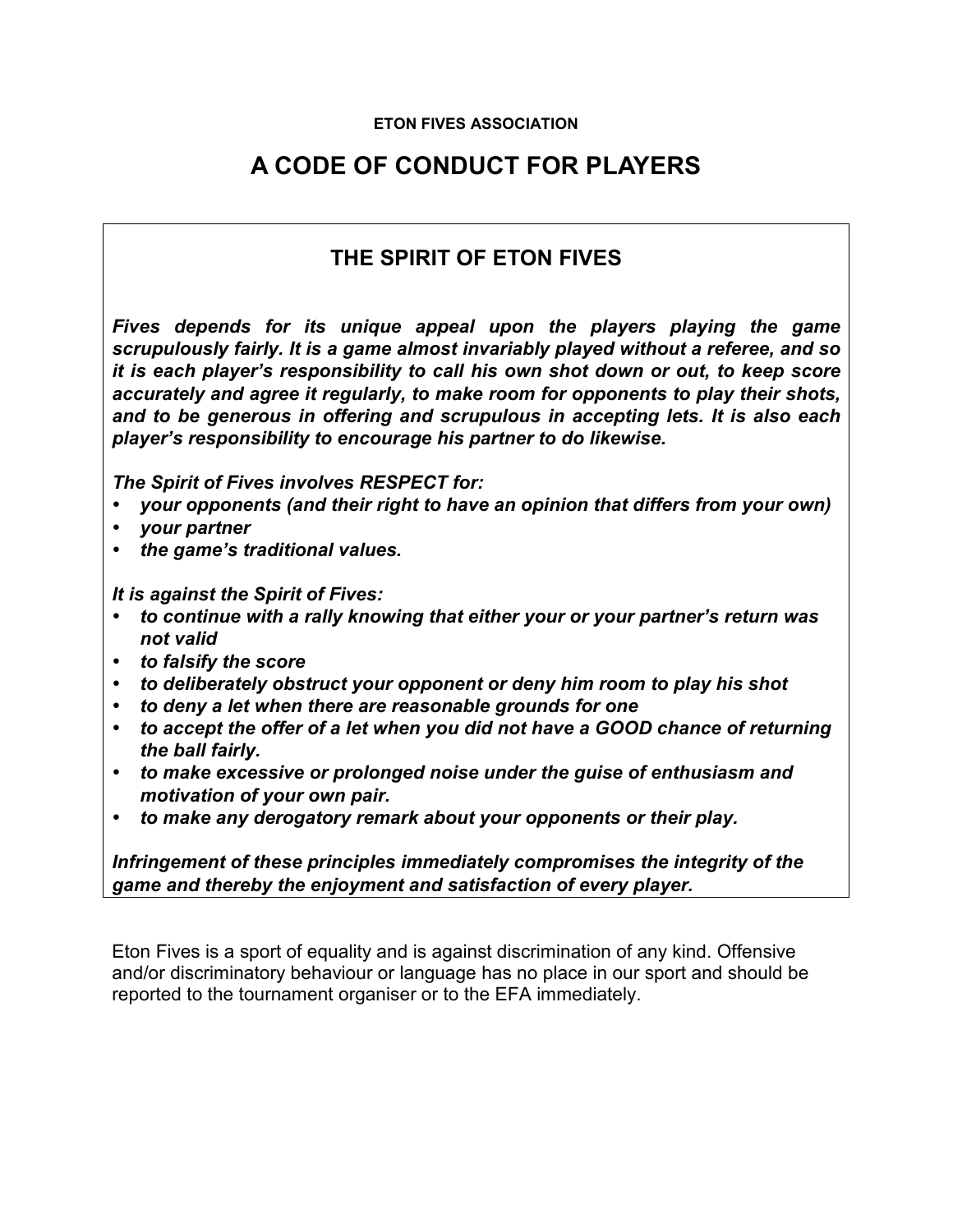The *Spirit of Eton Fives* encapsulates the standards expected of every player, and should constantly be borne in mind when playing the game. Whenever a player falls from these standards, there is bound to be resentment, and the quality of the match is diminished. What follows is a more detailed explanation of the key points, but following the *Spirit of Eton Fives* scrupulously is a pre-requisite for an enjoyable and fair match.

- 1. Always try to play the game positively, fairly and giving of your best at all times. It is an insult to your opponents to lower your standards. Some matches are bound to be competitive, but taking the game too seriously, too light-heartedly or arrogantly will diminish your opponents' enjoyment.
- 2. Watch both your and your partner's shots carefully, and be scrupulous in declaring an invalid stroke by either immediately. It is cheating to fail to do so, hoping either that your opponents don't notice or for a let in any subsequent discussion.
- 3. Keep the score carefully, and agree it with your opponents regularly. It is cheating to deliberately falsify the score or to go up knowing that it is a third hand, hoping to get away with it if your opponents don't notice.
- 4. In a game where four players play in a confined space with hazards, it is inevitable that obstructions will occur. However it is each player's responsibility to make way to allow their opponents a clear space to play their shot. Standing still (especially near the buttress or front wall) and expecting your opponent to run or play their shot around you is unacceptable. Deliberately doing so is cheating.

However, a player has the right to keep a position whilst completing his shot, providing that he gives way immediately afterwards.

It is cheating, when you are the cutting pair, to deliberately run across the line of an opponent's shot on its way up so that it hits you, or to deliberately play the ball up in such a way that it hits you subsequently, and a let results.

Particular care should be taken to get out of the way and allow your opponents a clear opportunity to play the ball when you perform a three-wall cut. Best practice is to be well forward of the ball when it would have passed across your path.

At game ball (step), if your partner is cutting, your opponent has choice of position, so you must take a position well away from his chosen area (i.e. out of court, or on the other side of the court from his position), so that there is no chance of you being in the way of the cut if it comes through to the back step.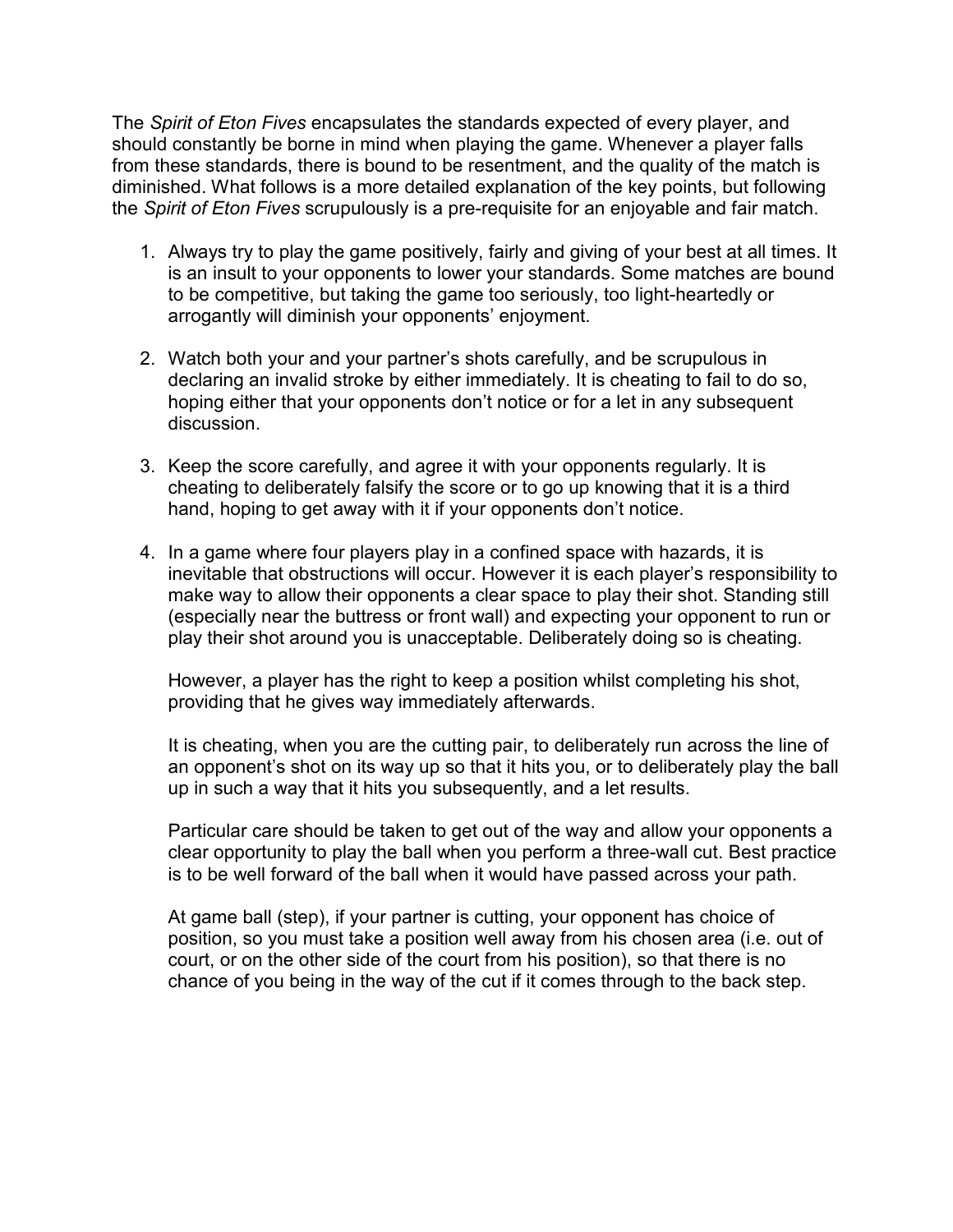5. Offering, accepting and discussion about lets requires particular integrity:

If you know or suspect that your opponents have been disadvantaged by either you or your partner in their attempt to play the ball, you should always offer a let. It is acceptable to request a let if your pair has been disadvantaged and your opponents have failed to notice.

You should only accept a let if you or your partner would have had a **realistic and probable** chance of returning the ball fairly. It is unfair to accept a let if there is only a **possibility** that you would have done so.

When discussing lets or any other matter, always bear in mind that your opponents have an equal right to an opinion that is different from your own. It is unfair to impose your opinion on them, so that they feel on the defensive and obliged to give way. The natural recourse in an unresolved discussion is a let; always be self-critical of your own position to ensure that what you are arguing is reasonable.

In the unusual and undesirable situation where a discussion cannot be resolved, it is reasonable for a spectator to be asked their opinion, provided that all four players agree to abide by his judgement in advance. A Tournament Director has the right to intervene to help resolve a dispute, and in school matches, a Coach or Master may do so (please see separate notice: Code of Conduct for Masters/Coaches).

6. Try to adopt a positive and cheerful manner towards your opponents, especially when discussing matters of disagreement; they have a right to an opinion just as much as you do. It is reasonable to be firm in your opinion if you are certain of your position, but it is also important to listen to and analyse your opponents' point of view.

It is acceptable to encourage your partner with reasonable frequency and volume. However excessive frequency or volume under the guise of enthusiasm or motivation of your own pair becomes an irritation to your opponents, is bound to antagonise them and should be avoided.

Negative or personal comments on court regarding your opponents, either directly at them or to your partner, whether personal or regarding their play, should be avoided at all costs. Positive comments are to be encouraged. Foul language and/or swearing should be avoided, unless it is 'under the breath' and self-recriminatory. No such language should be audible outside the court. It is a gross violation of the standards not to respect these conditions.